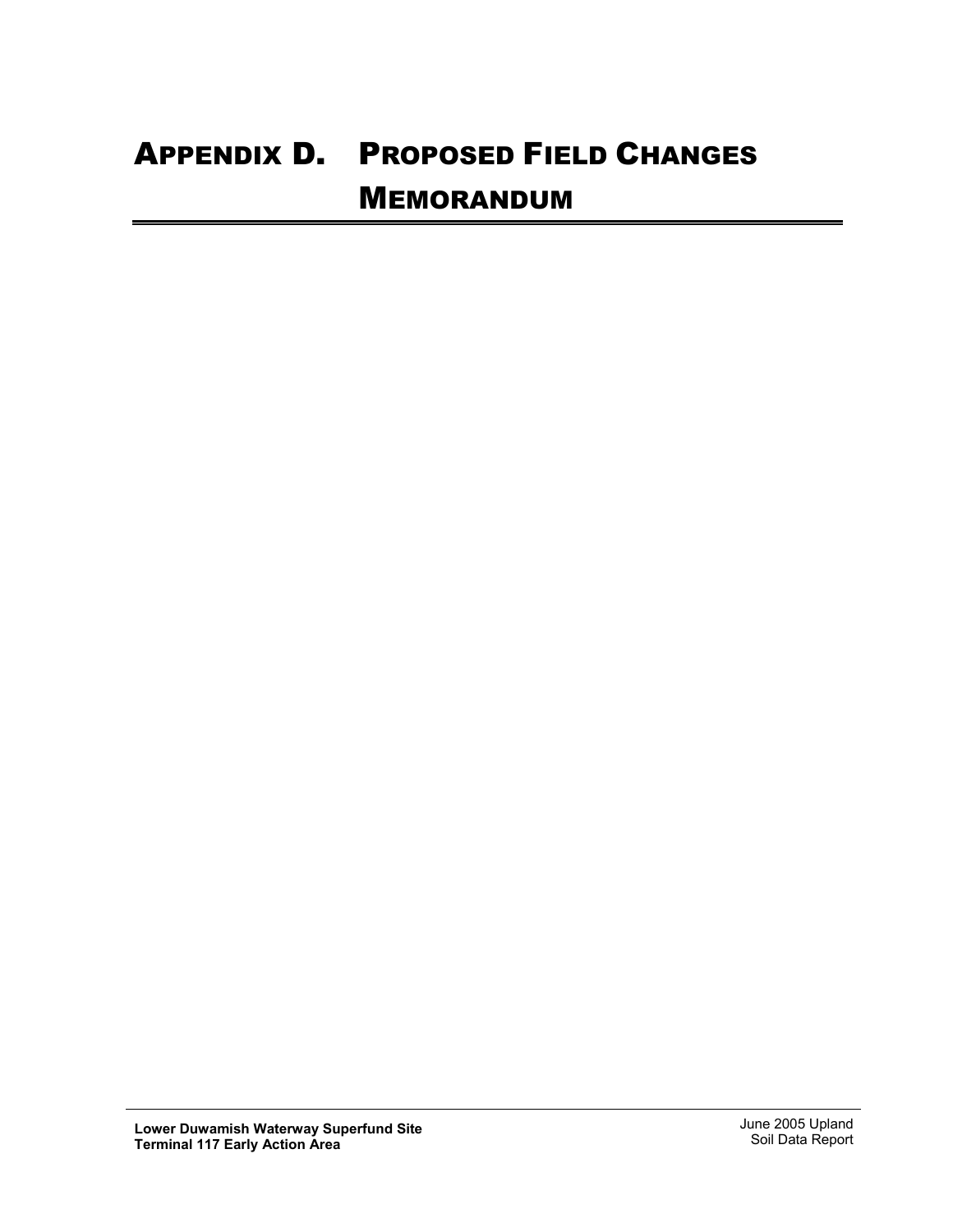

200 West Mercer St. • Suite 401 • Seattle, WA 98119 Phone: 206.378.1364 Fax: 206.217.0089 www.windwardenv.com

# **MEMORANDUM**

| To:      | Ravi Sanga, EPA Region 10                                                                                                                                                                                 |
|----------|-----------------------------------------------------------------------------------------------------------------------------------------------------------------------------------------------------------|
| From:    | Joanna Florer and Lisa Saban                                                                                                                                                                              |
| Subject: | T-117 Quality Assurance Project Plan Addendum - Additional Upland<br>Subsurface Soils and Monitoring Wells (May 20, 2005)<br>Proposed Field Change: Section 3.1.2.2 Direct-Push Probe - Eastern Shoreline |
| Date:    | June 20, 2005                                                                                                                                                                                             |

#### **Background**

This memo describes a proposed modification to the field activities set forth in the T-117 QAPP Addendum dated May 20, 2005. This change is necessitated by field conditions encountered during the implementation of the plan.

Sampling using the truck-mounted push-probe was initiated on June 7, 2005 in keeping with the overall field program schedule. Push-probe locations along the upland eastern shoreline area of T-117 are shown in Figure 1 of the referenced QAPP. Upon initiation of the work, the field geologist noted problems in applying the push-probe technology. These problems generally consisted of:

- Refusal probe encountering obstacles that did not allow penetration to the desired sampling depths and/or disturbed the surrounding soil matrix.
- Possible drag-down: the probe encountered shallow compact fill underlain by softer native sand/silt. This resulted in the driving of the harder materials into the deeper relatively softer zone.

Specifically, three attempts were made at PS-12, two met with refusal shallower than 3 ft. All three locations encountered a concrete slab just beneath the asphalt. One attempt was successful to 8 ft, however sample recovery was very poor – approx 18 inches in a 48 inch push. Generally denser fill soils were encountered atop softer material at depth.

PS-11 was located adjacent to the area previously backfilled with quarry spalls (1999 soil removal action). The probe had to penetrate nearly 6 inches of asphalt at the surface. It then met with refusal at 3 ft, driving on spalls and again pushing the obstacles ahead, creating a void, with little or no recovery. The possibility of moving the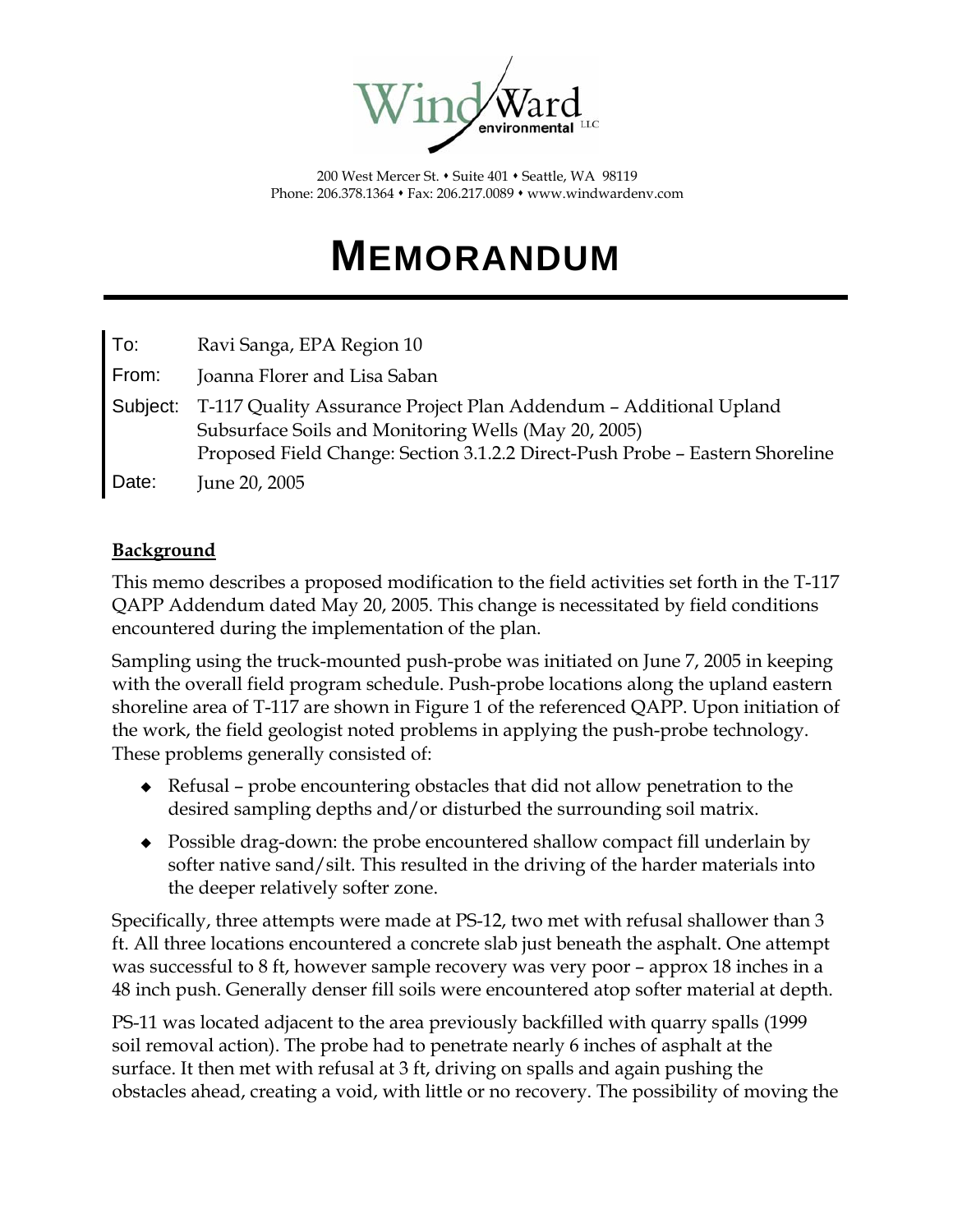station outboard was discussed, however, it was determined that this would move onto the immediate vicinity of the previously sampled soil boring number 4 (SB-4).

A third attempt was made at PS-7 with the expectation of fewer obstacles. The operator was able to probe to 8 ft and obtain decent recovery from 0-4 ft, but less than 12 inches of recovery from 4-8 ft. During this attempt the rig suffered a minor hydraulic leak had to go back to the shop for repairs.

In summary, with the denser surface fill atop softer soils at depth, there is concern that the sampling method was carrying down denser fill soils and displacing softer soils at depth, thereby running the risk of non-representative samples at depth and/or false positive analytical results.

The presence of rock fill is likely problematic at proposed probe locations PS-9, 10 and 11 based on GPR results. Moving stations 9 and 11 outward (toward the river) will fail to adequately address the study objectives, as we already have boring samples in that location from previous studies.

### **Proposed Changes**

Generally, conventional hollow-stem auger methods are proposed to be used instead of the push-probe equipment to obtain subsurface soil samples (note: no change is presently proposed for the push-probe sampling in the south ditch area – see Figure 2 in the referenced QAPP). The following is a station-by-station discussion of proposed changes:

**PS-1**: Soil boring SB-15 to be completed as MW-7 should be moved inboard slightly to the proposed PS-1 location. PS-1 will be moved to the original SB-15 location and sampled to a maximum depth 5 ft using the same portable push probe to be used in the south ditch area. This change is necessary due to the difficulty in accessing the SB-15 location on the elevated and steep soil mound. The slight relocation of MW-7 should not impact the groundwater monitoring objectives.

**PS-2**: Same modification as for PS-1. The SB-16 location should be moved onto the PS-2 location due to drill rig access issues and the risk of boring into the shoreline soil pile. PS-2 will be moved to the original SB-16 location and sampled using the portable push probe equipment.

**PS-3 through PS-6**: Change the sampling method from push-probe to hollow-stem auger.

**PS-7**: Submit the samples obtained from the push-probe sampling for PCB screening. If PCBs are found to be elevated, sample at a location inboard from PS-7 using the hollow-stem auger.

**PS-8**: Change the sampling method from push-probe to hollow-stem auger.

**PS-9**: Abandon this station. Previous sampling at SB-3 is representative of the soil outboard of this location.